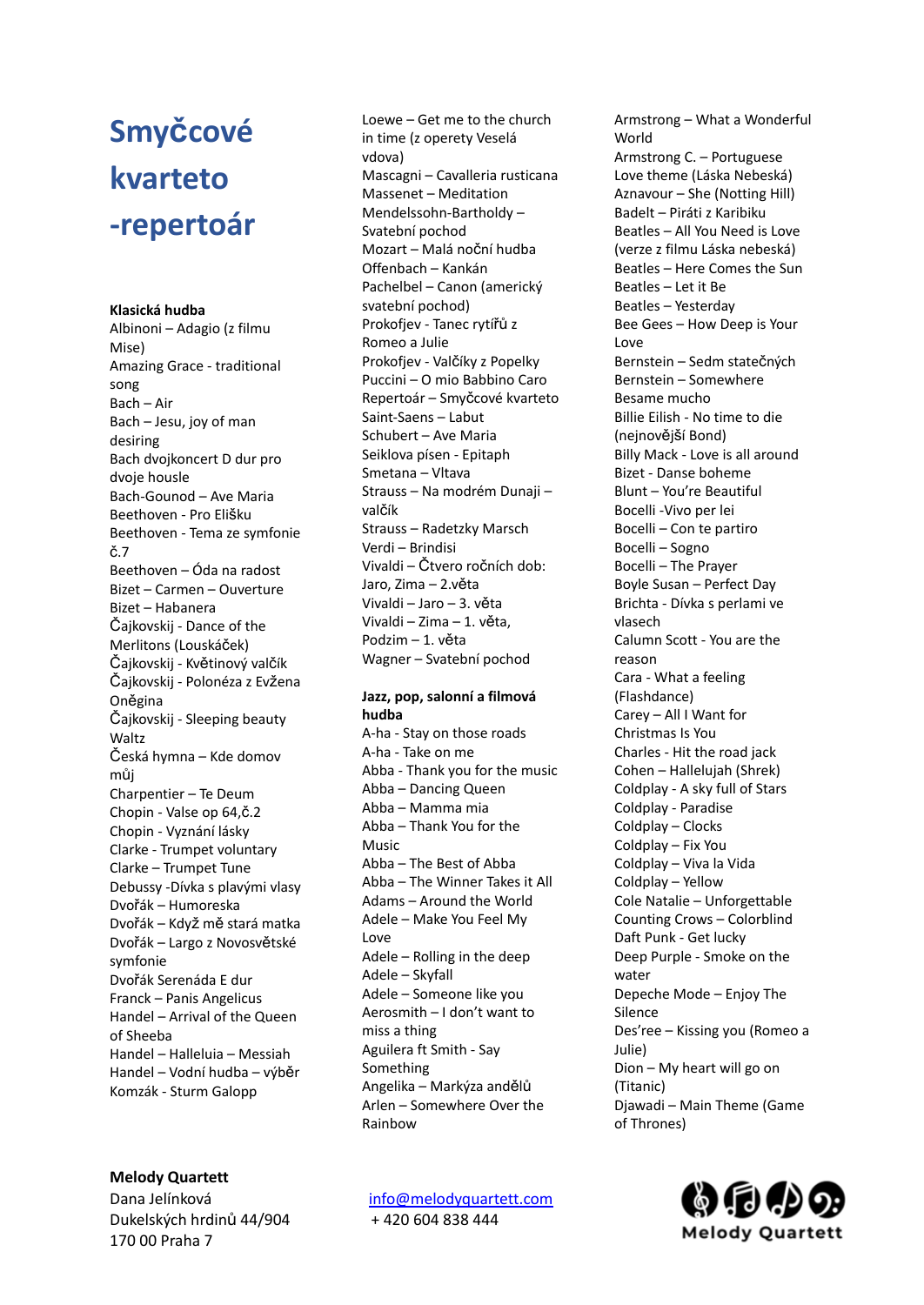Djawadi – The Rains of Castamere (Game of Thrones) E-xtreme - More than Words E.John - Your Song Elbow – One Day Like This Elfman Danny – The Corpse Bride Elfmann – Simpsons, Main Theme Elgar - Salut d'Amour Elton John - Your song Enya – May it be Eric Clapton - Medley Etta James - At last Eurytmics - Sweet dreams Evanescence – My Immortal Eye of the Tiger - Rocky 4 Fonsi Luis – Despacito Frankie goes to Hollywood - The Power of love Frozen – Medley Frozen (Ledové království) – Let it Go Gabriel Petr – Book of Love (z filmu Shall We Dance) Gary Jules – Mad World Gershwin – Summertime Gershwin – The man I Love Goldsmith - The Gremlin Rag Gotye – Somebody I used to know Goulding Ellie – Burn Goulding Ellie – Love me like You do Greenday – Wake me up when the September ends Groban Josh – You Raise Me Up Guetta – Titanium Guetta – Without You Guns and Roses – Sweet Child O'Mine Hammer - Znám jednu starou zahradu Hansard, Irglová – Falling slowly Hapka – Panna a Netvor Harry Potter Medley Herman – Hello Dolly Heusen – Love and Marriage Hoobastank - The Reason Horner - Braveheart Houston Whitney – I will always Love You

Hříšný tanec - I've hade time of my Life Hurwitz - City of Stars a Mia and Sebastian's song (La la land) Il Divo – Hasta mi final Imagine Dragons - Believer Israel Kamakawivo`ole – Over The Rainbow, Hawaian version Jackson Michael - Billie Jean Jackson Michael - Smooth Criminal Jackson Michael – Medley Jackson Michael – Thriller Jazz,pop, evergreeny, moderní covery a filmová hudba Jenkins K. – Palladio Ježek – Ezop a Brabenec Ježek – Tmavomodrý svět Ježek – Život je jen náhoda John Elton – Can You Feel The Love Tonight John Williams medley Jones - Promentory (Poslední z Mohykánů) Joplin - Maple leaf Rag Joplin – The Entertainer Journey – Don`t Stop Believin` Kander – New York, New York Kde domov můj - česká hymna Kelly Gene – Singing in the Rain Ken Lane – Everybody loves somebody Kern Jerome – Smoke gets in your Eyes La la land – City of Stars & Mia And Sebastians Song Lady Gaga - Always Remember Us this Way Lady Gaga - Bad Romance Lady Gaga - Shallow Lady Gaga – Alejandro Lady Gaga – Bad Romance Lana del Rey - Summertime sadness Lana del Rey - Young and beautiful Lana del Rey – Summertime sadness Led Zeppelin – Starway to Heaven Legend – All Of Me Lennon - I want to hold Your Hand Lord of the Rings - medley

Dana Jelínková [info@melodyquartett.com](mailto:info@melodyquartett.com)

LP - Lost on You M.Carey - All I want for christmas is You Magne – Angelika Mancini – Moon river Mars Bruno – Just the Way You are Mars Bruno – Marry You Mercury – Somebody to Love Metalicca – Nothing else matters Miller Glenn – Moonlight serenade Monteiro - Havana Moore - Downton Abbey Moore - Lady Gaga Hit mix Moore - The best of Queen Morricone - Chi mai Morricone - Nuovo Cineme Paradiso Morricone – Gabriel's Oboe Morricone – Tenkrát na západě Moulin Rouge – Tango de Roxanne Mraz Jason – I'm Yours Na vlásku (Tangled) - Svítá nám (I see the light ) Newton – Amazing Grace Norman – James Bond Theme 007 Nothing Hill – She Nováček – Jen pro ten dnešní den – z filmu Kristián One republic - Apologize One Republic – Secrets Orbison - Pretty woman Pán prstenů - Medley Pán Prstenů – Concerning **Hobbits** Parks – Something stupid Perri Christine – A Thousand Years Perri Christine – Jar of Hearts Perry Katy – Unconditionally Piaf Edith – La vie en Rose Piazolla – Oblivion Piazzolla – Libertango Pink - Just give me a reason Pomáda - You are the one that I want Pop Christmas Collection – americké a české vánoční koledy a písně Pour una cabeza – Tango z filmu Vůně ženy



## **Melody Quartett**

Dukelských hrdinů 44/904 + 420 604 838 444 170 00 Praha 7